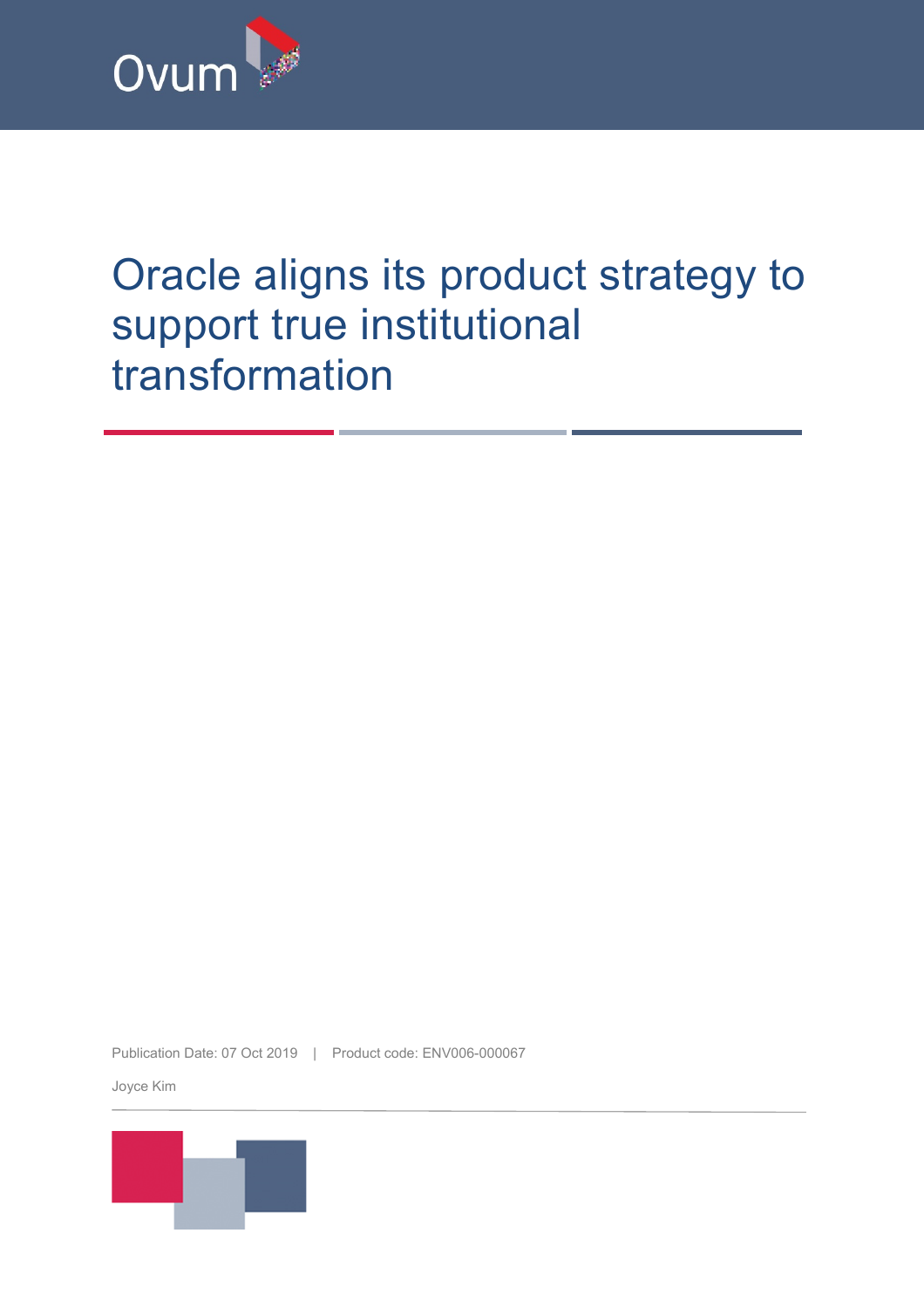## Ovum view

#### Summary

 At its annual user conference, OpenWorld, which was held in San Francisco in September 2019, Oracle launched its rebranded mission: to "help people see data in new ways, discover insights, and unlock new possibilities." This more customer-centric vision – reinforced by the warmer look and feel of its new "Redwood" branding – aligns clearly with the shift in direction that its Higher Education vertical has taken in recent years: providing future-proof solutions that enable its HCM, ERP, Student Cloud, and Oracle Cloud Infrastructure customers adapt to the changing demands and student expectations of higher ed today. While sessions at OpenWorld shared updates to Oracle's Student Cloud system and other technology enhancements delivered in the past year, there was also a noticeable focus on institutional strategy: the simultaneous cultural or business transformation that must occur for schools to maximize their ROI.

### Oracle's solutions reimagine higher education

 With Oracle Student Cloud (which includes modules from CX Cloud, Student Financial Planning, and Student Management for traditional and nontraditional programming), Oracle has blurred the traditional institutional solution categories, bringing together the capabilities of a system of record with those of a system of engagement, alongside embedding emerging technologies like AI and machine learning (ML) to expedite data insights and decision making. The system's design has been strategically planned, with careful consideration of the needs of each user of thestudent information system (SIS), from financial aid registrars to student experience specialists. In addition, it has extended the student view from that of the traditional, on-campus student to a broader variety of groups that reflect modern student populations today: pre-college, distance learners, professional, or continuing ed students, etc. This approach should provide a more engaging, intuitive user experience, with embedded tools like virtual assistants, integrated dashboards, online forms, and electronic messaging.

 While Student Management is still in development (e.g., not currently able to support the most complex institutions), the breadth of its functionality continues to expand with every quarterly release (the latest being 19D as of September 2019). In fact, many of Student Cloud's updates are based on customer feedback, such as providing the option for manual payment collection, which processes payments made in person or over the phone; improved waitlist functionality for courses, with a rules engine automating decisions based on waitlist preferential status; and self-service add-on options for non-course related services like parking or insurance. Taking a conservative view to ensure reasonable implementation timelines and predictable go-lives, Oracle is advising the market that implementation of Student Cloud for institution-wide deployments should begin in 1Q20.

 With its end-to-end technology stack, Oracle is well-positioned in the higher education industry to leverage emerging technologies, such as AI, blockchain, and ML, and embed them directly into their solutions (further assisted by the \$6bn it allocates every year for R&D). For example, Oracle is working with two international customers to use blockchain technology for authenticating transcripts and personal ledgers/portfolios. Given the "Varsity Blues" scandal of spring 2019, the value of a ledger of verified data that cannot be tampered with is more apparent than ever, and provides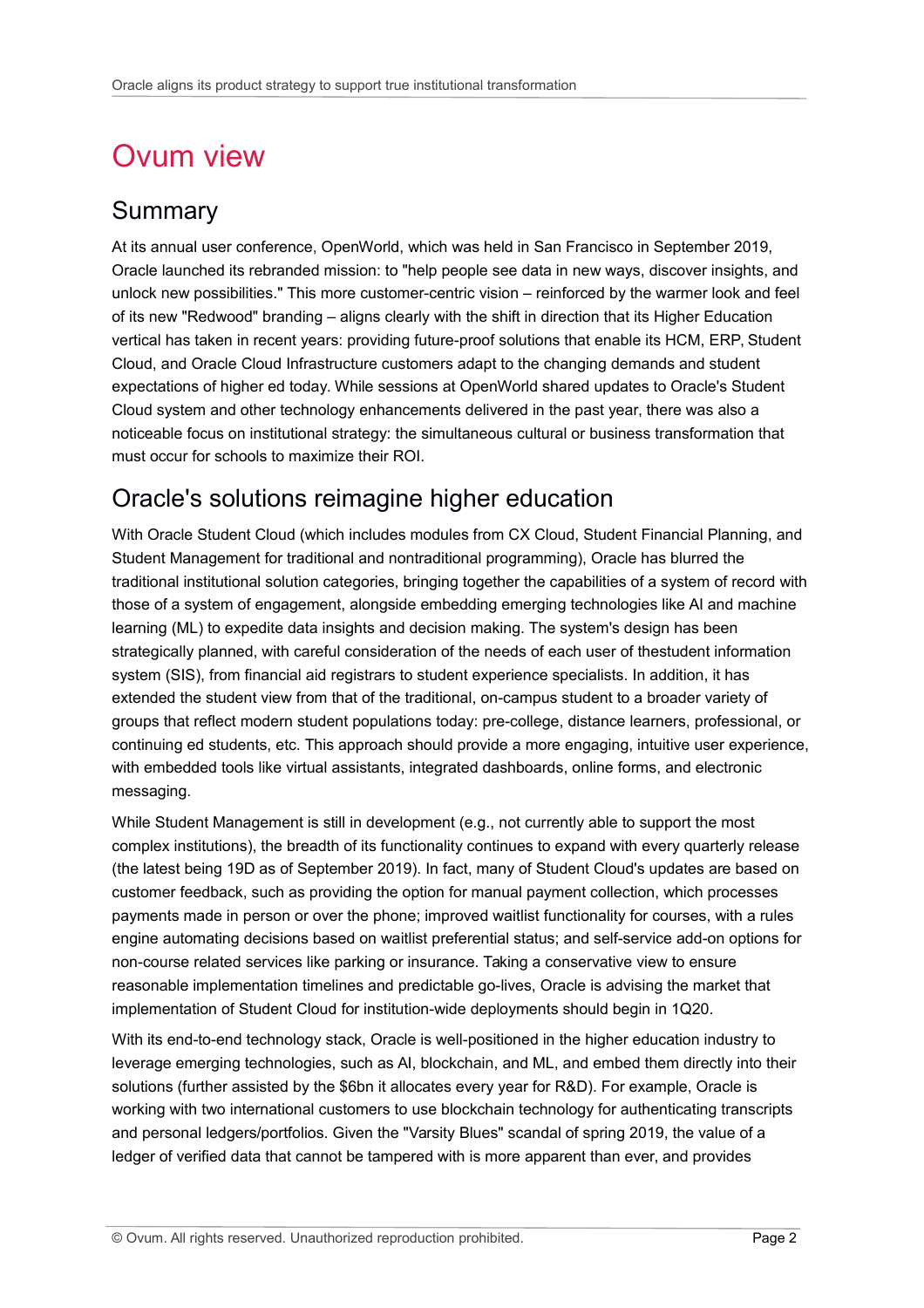institutions with the opportunity to verify best-fit students for admission and avoid damaging their own reputation.

#### Oracle prepares today's students for the workforce of tomorrow

 In February 2019, Oracle entered into a partnership with the University of Reading's Henley Business School to support its students and staff. One of the greatest challenges facing educational institutions and employers alike is the skills gap: the deficit between what students acquire from their education and what employers expect new employees to know before entering the work environment. Even as institutions develop new programs to meet workforce demands (according to LinkedIn, the top two skills most in demand include cloud computing and AI), it is hard to ensure that the curriculum remains current with industry trends.

 While Oracle has created its Workforce Development Program for students to attain Oracle-specific certifications (such as in Oracle Database or SQL), the vendor continues to think of other ways to strategically partner with institutions. The Oracle-Henley project focuses on five pillars: innovation and research, coaching and mentorship, maintaining a talent pipeline, market and industry knowledge exchange, and diversity and inclusion.

 In the past six months, Oracle has helped the university increase its research output, providing its faculty with cloud credits for high-performance computing projects. In addition, the vendor has created the World Bee Project, collaborating with Reading's School of Agriculture, Policy, and Development and a number of other partners to create the first AI-enabled "smart hives" to track beehive activity. Oracle nominees also serve on the curriculum development board to ensure that the school's instructors are providing courses that will best prepare their students to enter the workforce.

#### Digital transformation requires cultural transformation

 Ovum's Global Higher Education Spending Forecast predicts that cloud-based applications and infrastructure spend will rise from an estimated \$1.4bn in 2018 to \$4bn in 2023: a CAGR of 23%. Nearly 200 institutions have become Oracle SaaS customers in the past few years, adopting the vendor's solutions for a variety of reasons, from cost savings, to optimizing staff, to delivering a more compelling experience to students. Nonetheless, the practical reality remains that, for many schools, the journey to the cloud will be gradual; for example, UW-Madison, who are still using an on-premises ERP, reduced their customizations by 50% when upgrading from Campus Solutions 9.0 to 9.2; this decision will help prepare the organization for an eventual move to SaaS. Oracle's own approach to Student Cloud – in which institutions can pick and choose the modules that best fit their current needs and budgets – is a nod to this incremental journey.

 Another important theme at OpenWorld, alongside establishing a pragmatic technology path to the cloud, was an examination of the cultural shift that must occur simultaneously. It is increasingly clear that the responsibility for digital transformation no longer falls solely under the purview of IT staff, but also requires cultivating the buy-in of departmental stakeholders. DePaul University's main reasons to move to the cloud focused far less on technological benefits and more on business process improvements that they will be able to glean, such as providing a better, more efficient self-service experience for staff and accruing more meaningful and timely data. Other early adopters shared their own strategies and lessons learned for maximizing their cloud ROI; for example, Ithaca College, an ERP and HCM Cloud customer, recommended performing an institution-wide business process review before implementation in order to fully understand departmental needs.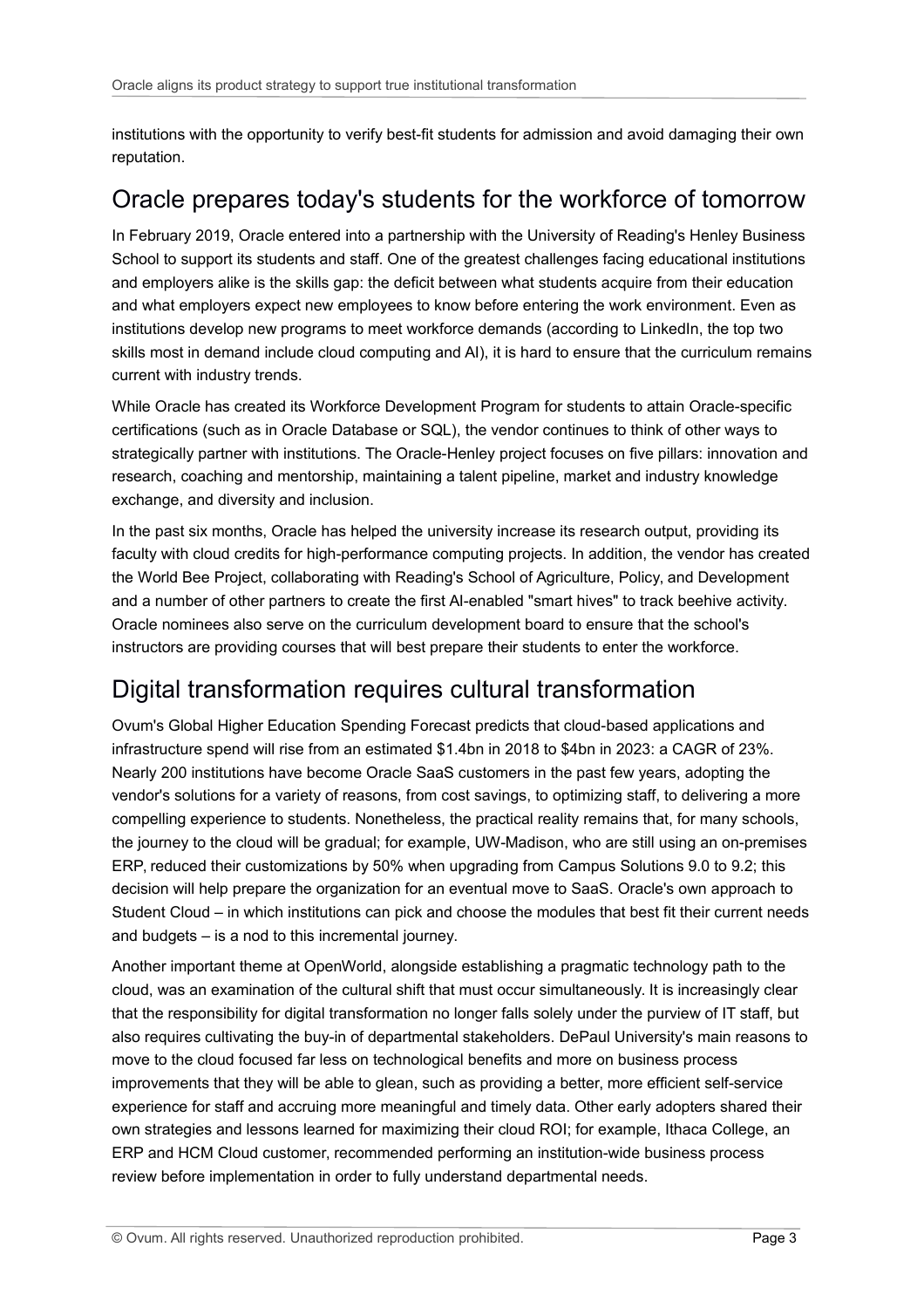Most of all, these schools emphasized the importance of working with a vendor that is committed to helping them navigate these all-important cultural and technical changes. As Oracle evolves its business model from a product focus to being a cloud services partner, it aims to be a true collaborator, with a commitment to understanding and delivering to the unique needs, challenges, and goals of each of its customers.

## Appendix

#### Further reading

 "Oracle delivers a new student system with the student as the focal point," ENV006-000030 (August 2018)

 "Oracle's practical path offers a roadmap for student and institutional success," ENV006-000041 (November 2018)

#### Author

Joyce Kim, Analyst, Education Technology

[joyce.kim@ovum.com](mailto:joyce.kim@ovum.com) 

### Ovum Consulting

 We hope that this analysis will help you make informed and imaginative business decisions. If you have further requirements, Ovum's consulting team may be able to help you. For more information about Ovum's consulting capabilities, please contact us directly at [consulting@ovum.com.](mailto:consulting@ovum.com)

### Copyright notice and disclaimer

 The contents of this product are protected by international copyright laws, database rights and other intellectual property rights. The owner of these rights is Informa Telecoms and Media Limited, our affiliates or other third party licensors. All product and company names and logos contained within or appearing on this product are the trademarks, service marks or trading names of their respective owners, including Informa Telecoms and Media Limited. This product may not be copied, reproduced, distributed or transmitted in any form or by any means without the prior permission of Informa Telecoms and Media Limited.

 Whilst reasonable efforts have been made to ensure that the information and content of this product was correct as at the date of first publication, neither Informa Telecoms and Media Limited nor any person engaged or employed by Informa Telecoms and Media Limited accepts any liability for any errors, omissions or other inaccuracies. Readers should independently verify any facts and figures as no liability can be accepted in this regard – readers assume full responsibility and risk accordingly for their use of such information and content.

 Any views and/or opinions expressed in this product by individual authors or contributors are their personal views and/or opinions and do not necessarily reflect the views and/or opinions of Informa Telecoms and Media Limited.